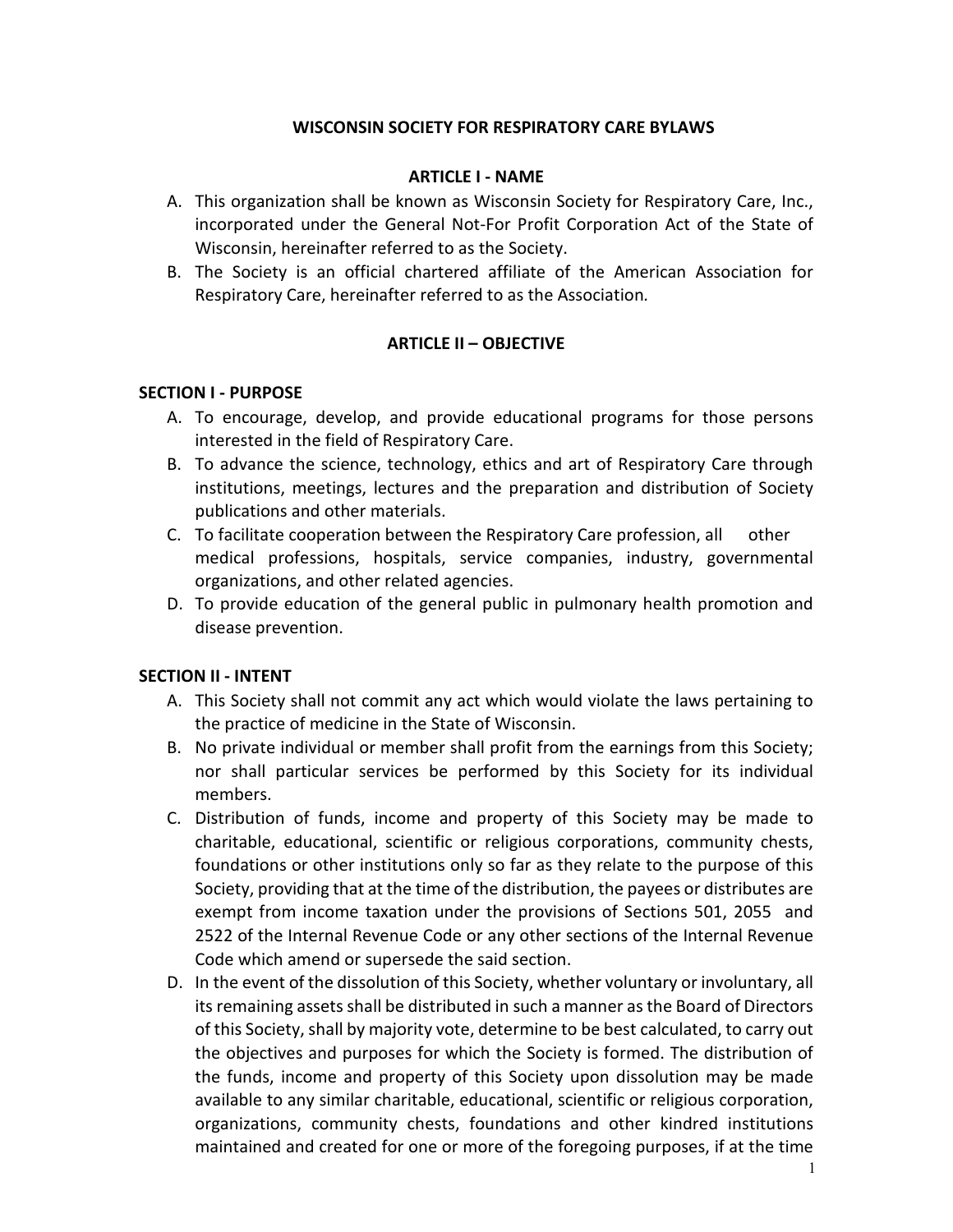of distribution, the payee or distributes are then exempt from taxation under the provisions of Section 501, 2055 and 2522 of the Internal Revenue Code or changes which amend or supersede the said Code.

### **ARTICLE III - BOUNDARIES**

The boundaries of this Society shall be the boundaries of the State of Wisconsin and shall be divided into six districts composed as follows:

- A. **DISTRICT #1** shall be the NORTHWEST section of the State of Wisconsin to include the Counties of Douglas, Bayfield, Ashland, Burnette, Washburn, Sawyer, Polk, Barron, Rusk, St. Croix, Dunn, Chippewa, Pierce, Pepin and Eau Claire.
- B. DISTRICT #2 shall be the NORTHCENTRAL section of the State of Wisconsin to include the Counties of Iron, Vilas, Price, Oneida, Lincoln, Langlade, Taylor, Marathon, Clark, Wood, Portage, Waupaca, Adams and Waushara.
- C. **DISTRICT #3** shall be the NORTHEAST section of the State of Wisconsin to include the Counties of Forest, Florence, Marinette, Oconto, Menomonie, Shawano, Door, Outagamie, Brown, Kewaunee, Winnebago, Calumet, Manitowoc, Fond du Lac and Sheboygan.
- D. **DISTRICT #4** shall be the SOUTHEAST section of the State of Wisconsin to include the Counties of Washington, Ozaukee, Waukesha, Milwaukee, Racine and Kenosha.
- E. **DISTRICT #5** shall be the SOUTHCENTRAL section of the State of Wisconsin to include the Counties of Marquette, Green Lake, Sauk, Columbia, Dodge, Grant, Iowa, Dane, Jefferson, LaFayette, Green, Rock and Walworth.
- F. **DISTRICT #6** shall be the SOUTHWEST section of the State of Wisconsin to include the Counties of Buffalo, Jackson, Trempeleau, LaCrosse Monroe, Juneau, Vernon, Richland and Crawford.

# **ARTICLE IV – MEMBERSHIP**

### **SECTION I - CLASSES**

The membership of the Society shall include three classes Active Member, Associate Member, and Special Member.

### **SECTION II - ELIGIBILITY**

Persons eligible for membership in the Society shall comply with the membership requirements of the Association.

### **SECTION III - ACTIVE MEMBER**

An individual shall automatically be included as an Active Member of the Society if that person is an Active Member of the Association.

### **SECTION IV - ASSOCIATE MEMBER**

An individual is eligible to be an Associate Member of the Society if the Respiratory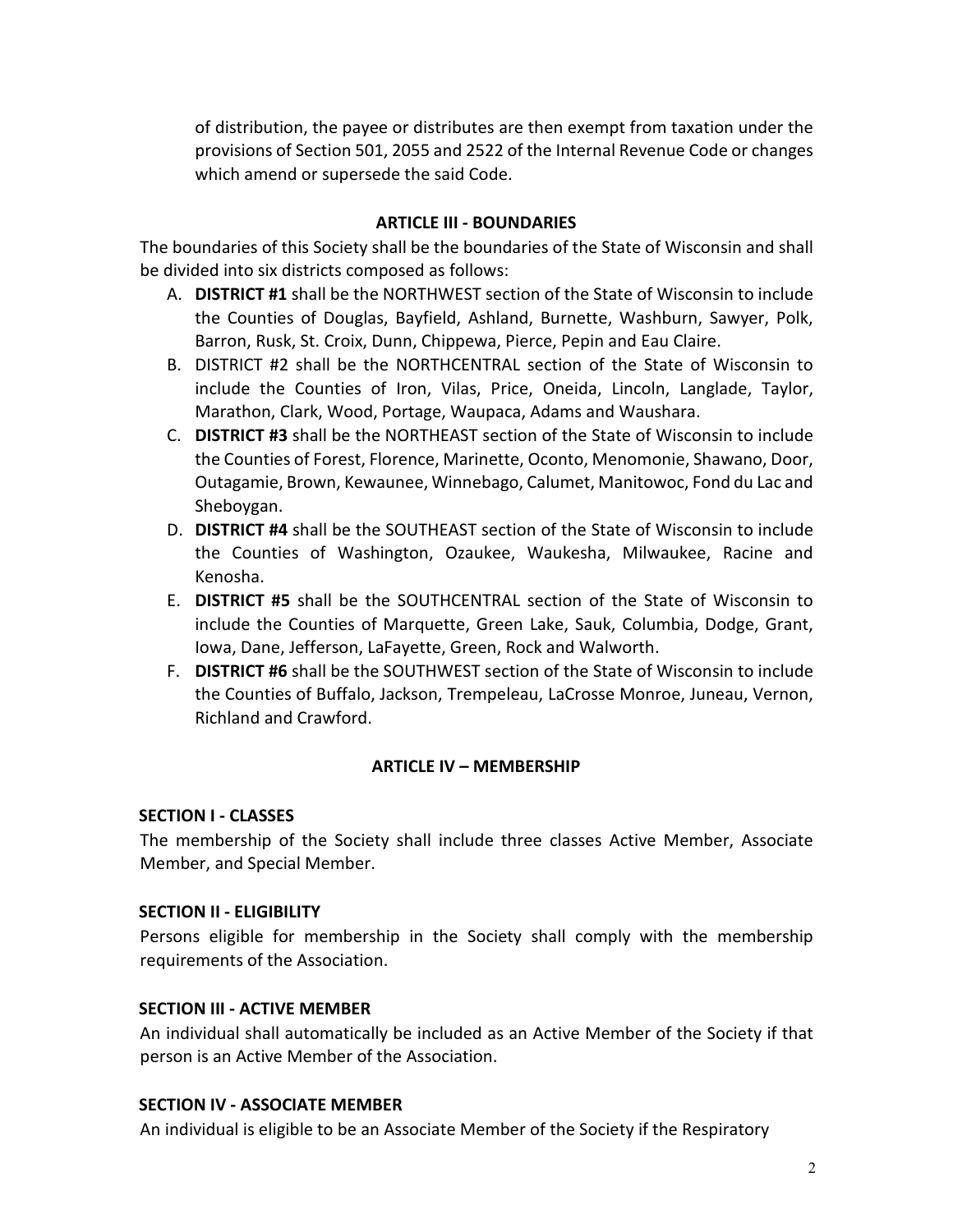Practitioner holds a position related to Respiratory Care but does not meet the requirements to become an Active Member. Associate Members shall have all of the rights and privileges of membership except that they shall not be entitled to hold office, vote or chair committees.

### **SECTION V - STUDENT MEMBER**

An individual is eligible to be a Student Member if they meet all the requirements for Associate Membership and are enrolled in an educational program in respiratory care accredited by, or in the process of seeking accreditation from, an AARC recognized agency.

### **SECTION VI - SPECIAL MEMBERSHIP**

- A. **LIFE MEMBER**  Active members who have rendered outstanding service to the Society may be nominated for Life Membership in the Association by the Society Board of Directors. Life members of the Association who reside within the boundaries of the state shall retain all the rights and privileges of an Active Member of the Society.
- B. **HONORARY MEMBER**  Honorary membership in the Society may be conferred upon persons who have rendered distinguished service to the field of Respiratory Care and have been confirmed by a three-quarters (3/4) vote of the Board of Directors. Honorary Members shall have all the rights and privileges of the Society except that they shall not be entitled to hold office, vote, or chair committees. They shall be exempt from payment of dues.

# **SECTION VII - MEMBERSHIP APPLICATION AND RENEWAL**

- A. An applicant for membership in the Society shall submit a completed official application to the Executive Office of the Association. The Membership and Public Relations Committee of the Association shall assign membership status based on Article III of the Association bylaws.
- B. Annual dues for each class of membership other than Life and Honorary Member shall be determined by and paid to the Association.

# **SECTION VIII - ETHICS**

- A. If the conduct of any member shall appear to be a violation of the Bylaws Or code of ethics of the Society, or prejudicial to the Society's interest, the Bylaws and Judicial Committee may, by two-thirds (2/3) vote of its entire membership; notify the Society Board of Directors for further action at their next regularly scheduled meeting.
- B. Notice of such action shall be given to the member not fewer than thirty (30) days prior to the meeting at which the BOD will consider the recommendation of the Bylaws and Judicial committee. The member shall have the right to appeal the recommendations of the committee. If such an appeal is made, the Board of Directors, at its next meeting shall uphold, reverse or modify the action of the committee.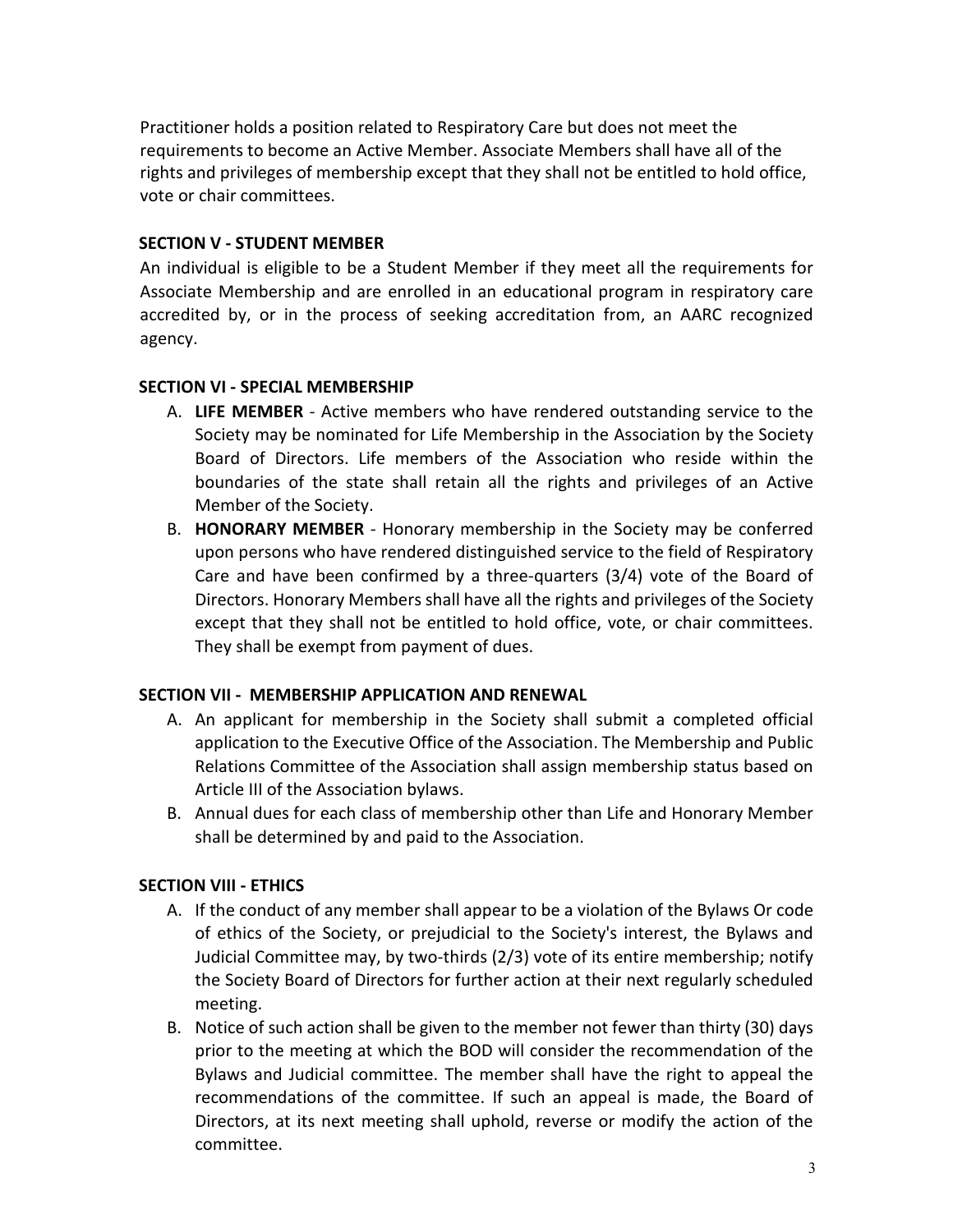C. The Board of Directors will be decided by a 2/3 majority vote whether to notify the Association of misconduct for further action set forth in the Association's policies and procedures. There shall be no appeal of the decision from the Board of Directors.

#### **ARTICLE V - GOVERNMENT**

#### **SECTION I - OFFICERS**

The elected officers of the Society shall be: President, Vice-President, President-elect, Immediate Past President, Secretary, Treasurer, Delegate, Delegate-elect and one Representative from each District. Together, the Delegate and Delegate-elect shall be referred to as the Delegation. The Delegation will have one vote on the Society Board of Directors. A member can only hold one office at a time.

### **SECTION II - TERMS OF OFFICE**

A. The term of office for all officers shall begin or end in the spring each year, coinciding with the Board of Directors Annual Meeting. The term length for each office is as follows:

| President                       | 2 Years                                       |
|---------------------------------|-----------------------------------------------|
| President-elect                 | 1 Year. This will be fulfilled in year two    |
|                                 | current presidents' term                      |
| Immediate Past President        | 1 Year. This will be fulfilled in year one of |
|                                 | current presidents' term.                     |
| Vice president                  | 2 Years                                       |
| Secretary                       | 2 Years                                       |
| Treasurer                       | 2 Years                                       |
| Delegate                        | 2 Years                                       |
| Delegate-elect                  | 2 Years then assume Delegate for 2 years      |
| <b>District Representatives</b> | 2 Years                                       |

B. The President-elect shall automatically accede to the office of President when the President's term expires. The Delegate-elect shall automatically accede to the office of Delegate when the Delegate's term expires.

### **SECTION III – VACANCIES**

- A. In the event of a vacancy in the office of President, the President- elect or the Immediate Past President shall assume the duties, but not the office, of the President until a special election can be held to fill the office.
- B. In the event of a vacancy in the office of Delegate, the Delegate-elect shall become the acting Delegate for the unexpired term and shall then serve the successive term as Delegate. The vacated office of Delegate-elect shall be filled by a special election to be called by the President.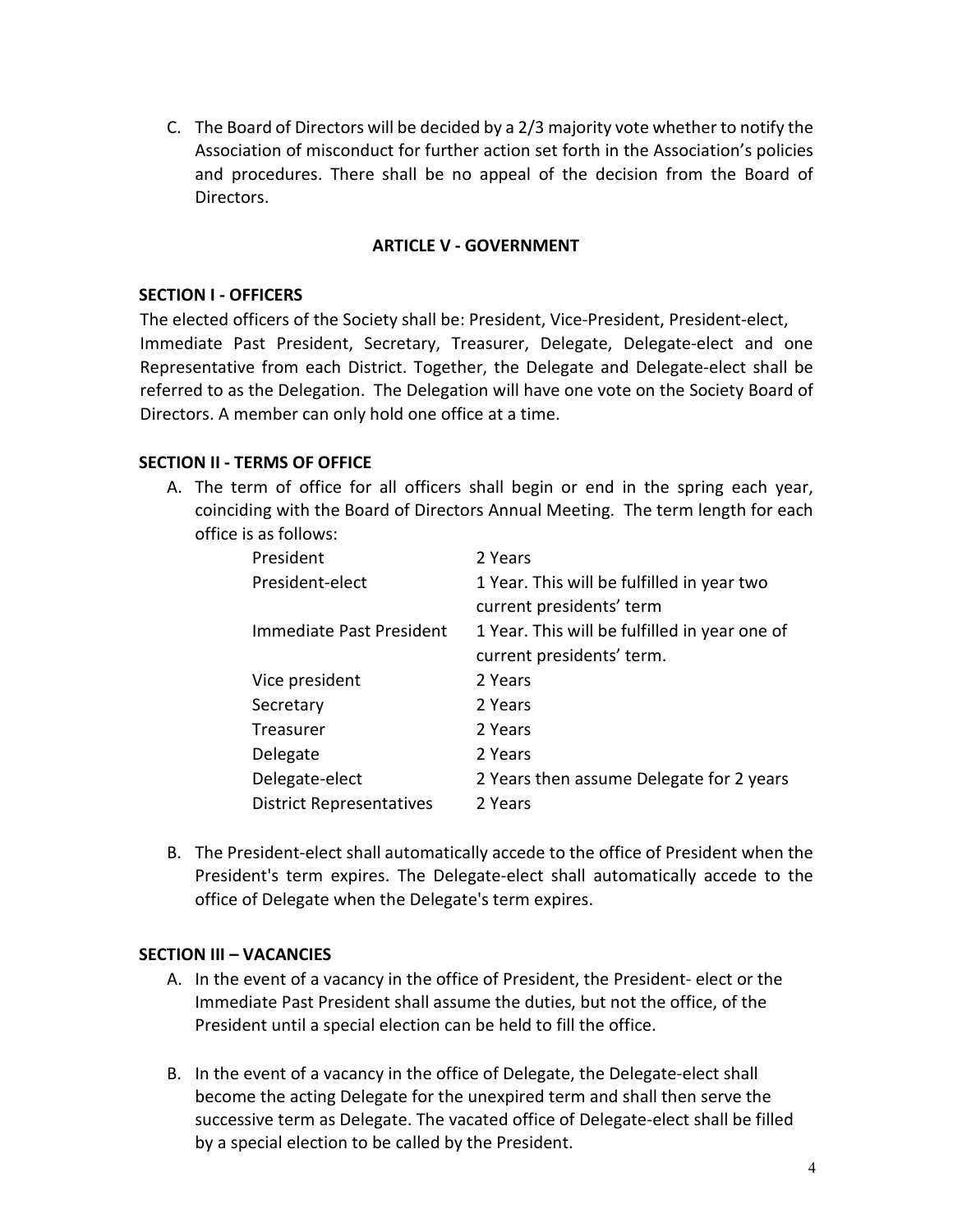- C. In the event of a vacancy in the office of the President Elect, the Vice President shall assume the duties, but not the office, of the President-elect and shall also continue to serve as Vice President until a special election is held to fill the office of President-elect.
- D. In the event of a vacancy in the office of Immediate Past President, Vice-President, Secretary, or Treasurer it shall be filled by the appointment of a qualified individual by the Board of Directors. Individuals so appointed shall serve until the next scheduled election for that office.
- E. In the event of a vacancy on the Board of Directors, other than the President, or Delegate-elect, the President shall appoint a replacement with the approval of the majority of the remaining voting members of the Board of Directors.

### **SECTION IV - DUTIES OF THE OFFICERS**

- A. The President shall preside at all business meetings of the Society and at all meetings of the Board of Directors and prepare an agenda for each of these meetings. The President shall appoint standing committee chairpersons according to Article XI of these Bylaws and serve as an Ex-officio member of all Society and District committees except the Nominations and Elections Committee. The President shall present to the membership an annual report of the Society and a statement of affairs in the Society newsletter following each Board of Directors meeting. The President shall assure appropriate communications be maintained and assistance provided to the other professional organizations related to Respiratory Care as deemed necessary by the Board of Directors. The President shall also assure that Respiratory Care students in the State of Wisconsin are informed of the goals, objectives and functions of professional Respiratory Care organizations.
- B. The president-elect shall chair the budget and audit committee while holding office. The President-elect shall perform all duties as delineated in the standing rules, by the President, or the Board of Directors.
- C. The Vice President shall perform all duties as delineated in the standing rules, by the President, or the Board of Directors.
- D. The Secretary shall be responsible for keeping the minutes of the Board of Directors and of all Society and special meetings; attest the signature of the officers of this Society; send a copy of the minutes of every Society meeting to the executive office of the Association; maintain the original and all revisions to the Society Bylaws; be responsible for general correspondence; and in general, perform all duties as assigned by the President or the Board of Directors.
- E. The Treasurer shall account for the moneys of the Society; approve payment of bills and disburse funds under the direction of the Board of Directors in accordance with the approved budget; and be responsible for the continuing record of all income and disbursements. The Treasurer shall be bonded. The Treasurer shall prepare and submit in writing to the membership and the Board of Directors at the Annual Business Meeting an annual report of the finances of the Society for the preceding year. They shall be bonded at the expense of the Society.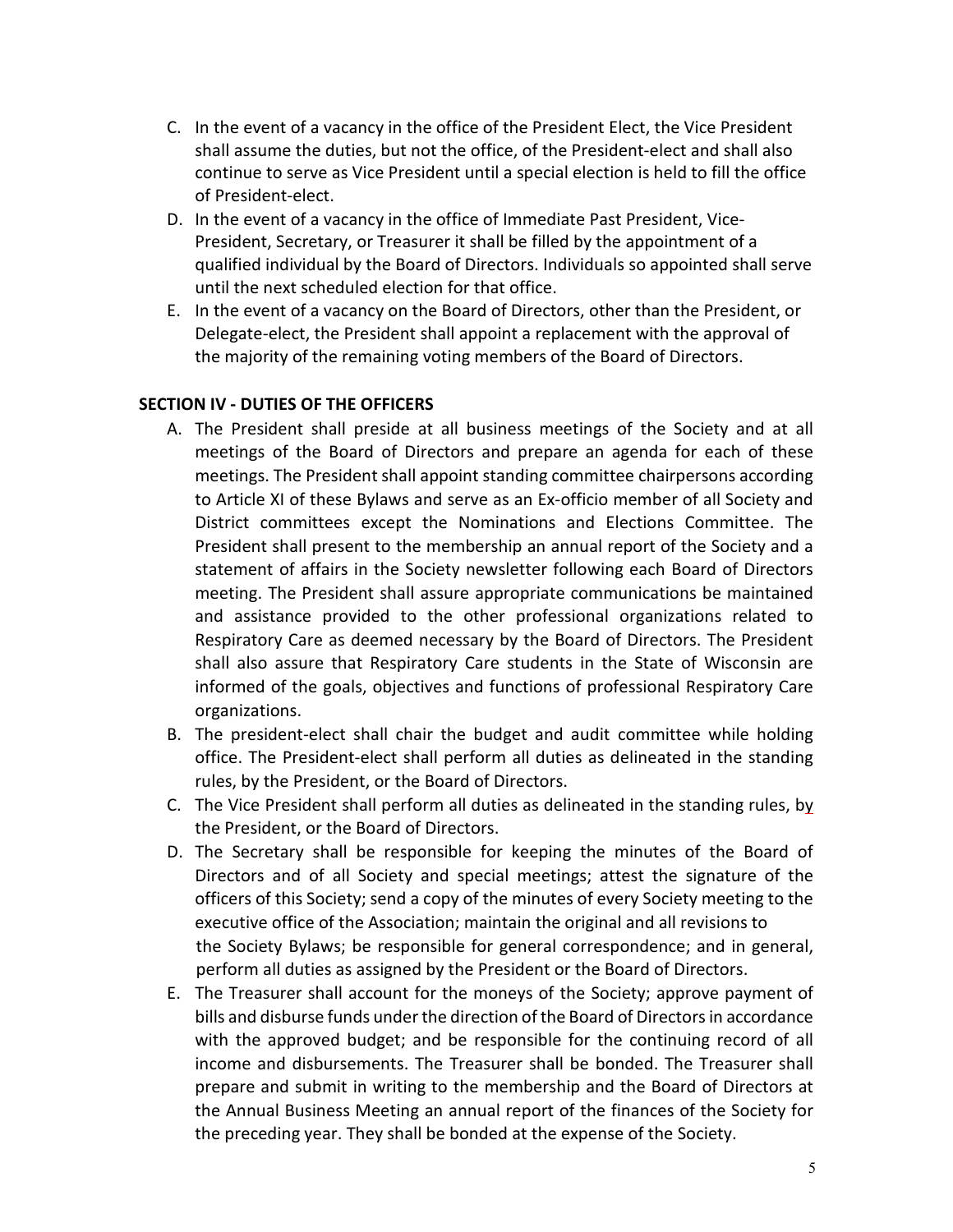- F. The Delegation shall represent the Society in the House of Delegates of the American Association for Respiratory Care and shall attend and participate in all House of Delegates functions. The Delegation shall serve as members of the Board of Directors and shall submit in writing a report on the operation of the House of Delegates for each session to which the Delegate was elected. The Delegation shall be responsible for representing the Society and communicating to the membership as directed by the Board of Directors matters involving legislation, standards, and/or codes that may affect the field of Respiratory Care.
- G. District Representatives shall serve as an advisor represents their District's constituency on the Board of Directors. District Representatives shall also assure that appropriate efforts are made to foster communications with ALL practicing Respiratory Care personnel in their respective Districts.
- H. The Past President shall serve as an advisor to the President and Directors, serve as Chairperson of the Long range Planning Committee, chair the budget and audit committee while holding office, and assist with other committees at the request of the President.

### **SECTION V - BOARD OF DIRECTOR VOTING**

The voting membership of the Board of Directors shall consist of the elected Society Officers as listed in ARTICLE V, Section I.

### **SECTION VI - REMOVAL FROM OFFICE**

If at any time a member of the Board of Directors is deemed not to be fulfilling the duties of the office, that member may be removed, following a hearing, by a threefourths (3/4) majority vote of the other voting members of the Board. A petition of ten percent (10%) of the active Society Membership in the case of a Society officer, or ten percent (10%) of the Active District Membership in the case of a District Representative shall be sufficient to call for a hearing. Should the hearing lead to a vote on removal from office; the member in question may not be present at the vote. The results of such a hearing shall be published in the next official Society publication. Names will be deleted except in the case of removal from office.

### **ARTICLE VI - SOCIETY MEDICAL ADVISOR(S)**

There shall be one or more Medical Advisors as non-voting members of the Board of Directors. Each Medical Advisor shall be a physician licensed to practice medicine in the State of Wisconsin. The Medical Advisor(s) shall be appointed each year by the President with the approval of the Board of Directors.

### **ARTICLE VII - NOMINATIONS AND ELECTIONS**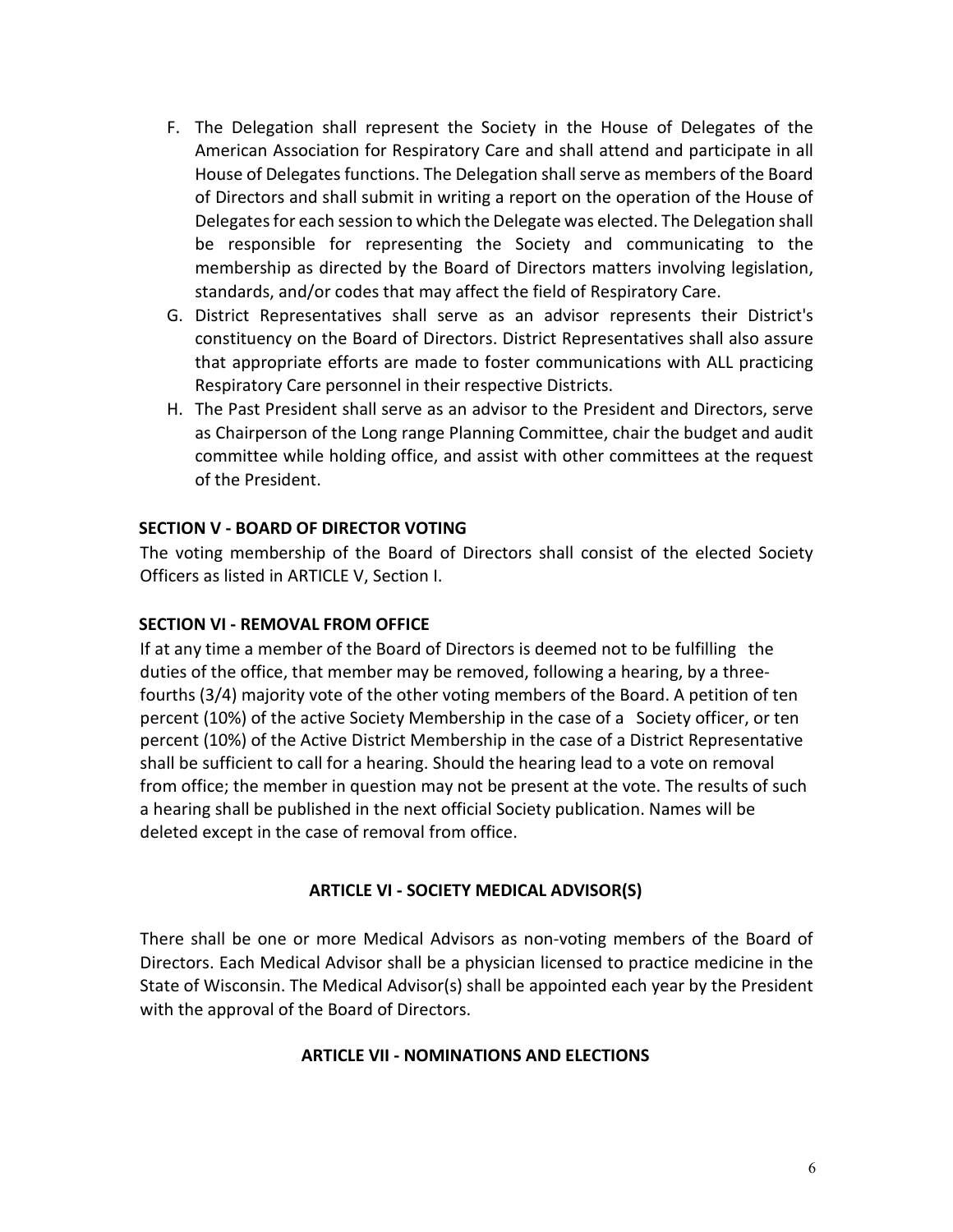# **SECTION I - COMMITTEE**

The President shall appoint a chairperson of the Nominations and Elections Committee. District Representatives shall ensure participation of their District in the Nominations and Elections process. The committee term shall terminate in the spring each year, coinciding with the Board of Directors Annual Meeting.

# **SECTION II – NOMINATIONS**

- A. Notice of the opening of nominations will be made to the membership at large no later than January  $7<sup>th</sup>$  of the voting year.
- B. Nomination papers will be accepted from the Active Membership of the Society.
- C. Nominations will be accepted through February  $7<sup>th</sup>$  of the voting year.
- D. Nomination papers will be available for inspection by Society members through the close of the fiscal year.
- E. It will be the responsibility of the Nominations and Elections Committee to place at least one and preferably two names per office on the ballot.
- F. A candidate may be nominated for only one office per election.
- G. The Nominations and Elections Committee shall verify that each candidate is an Active Member.
- H. President-elect, Vice-President, Secretary, Treasurer and Delegate-elect shall be nominated from members at large. Eligibility for District Representative shall be limited to only Active Members of that District.

# **SECTION III - BALLOT**

- A. The approved list of candidates shall be on the ballot no later than March  $1^{st}$  of the voting year.
- B. The election shall open by March  $7<sup>th</sup>$  and shall close no later than April 1<sup>st</sup> of the voting year.
- C. Election results will be reviewed by at least three (3) Board of Director members validating the results, prior to the Annual Board of Directors meeting in the spring.
- D. The election shall be determined by plurality. A tie vote will be decided by lot.
- E. Election of President-elect, Vice-President, Secretary, Treasurer and Delegateelect shall be by the Active Membership of the entire Society. Election of District Representatives shall be by the Active Membership of their respective Districts.

# **ARTICLE VIII – AMENDMENTS**

The Bylaws Committee may prepare and submit to the Board of Directors proposed amendments to the Society bylaws. Any individual who is an Active Society Member may prepare and submit, to the Bylaws and Judicial Committee, proposed amendments to the Society Bylaws.

A. After receiving a/any proposed amendment(s), the Bylaws and Judicial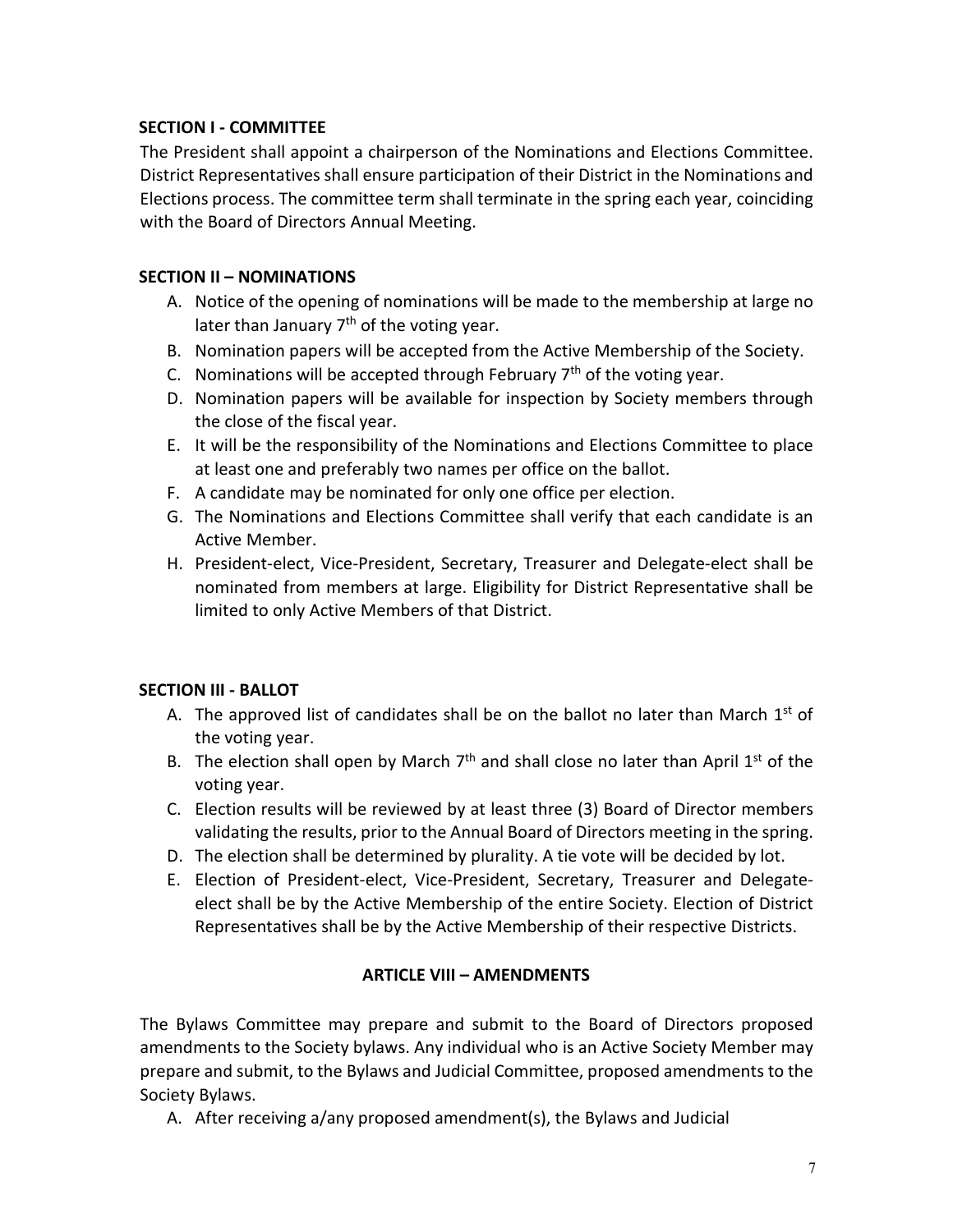Committee is required to consider a/any proposed amendment(s) within ninety (90) days.

- B. Upon consideration of the proposed amendment(s), the Bylaws and Judicial Committee will submit the proposed amendment(s) to the Board of Directors with its recommendation(s). The Board of Directors must act on the proposed amendment(s) at the next regularly scheduled board meeting after receipt of the proposed amendment(s) except that the Board of Directors may act at an earlier regular or special meeting provided the board members agree that they have had sufficient time for consideration of the proposed amendment(s).
- C. If the Board of Directors approves the amendment(s), they shall be submitted to the active membership of the Society for a vote either by inclusion on the next general election ballot or through a special ballot to be prepared and submitted to the membership prior to the general election.
- D. In the event that the Board of Directors disapproves of the proposal(s), it/they will be returned to the source(s) following the Board of Directors decision.
- E. The author(s) of the amendment(s) may then require submission of the proposed amendment(s) to the membership, by obtaining a petition of signatures of at least ten percent (10%) of the active membership.
- F. Any amendments to the Bylaws of the Society shall be presented to the membership at least sixty (60) days prior to the due date of the ballot.

# **ARTICLE IX – VOTING**

# **SECTION I**

All voting for amendments to the Bylaws and election of Officers will be by secret ballot. **SECTION II** 

The Board of Directors at its discretion may submit to the membership a referendum ballot on any question not otherwise served by the provisions of these Bylaws.

# **SECTION III**

Balloting information sent to the membership for any reason must be clearly marked with a due date.

# **SECTION IV**

In the case of an amendment(s) to the Bylaws, a two-thirds (2/3) majority of the valid votes received is required for passage.

### **SECTION V**

All actions approved by the members in accordance with the requirements of this article shall be binding upon the Society and each member thereof.

### **ARTICLE X - BOARD MEETINGS**